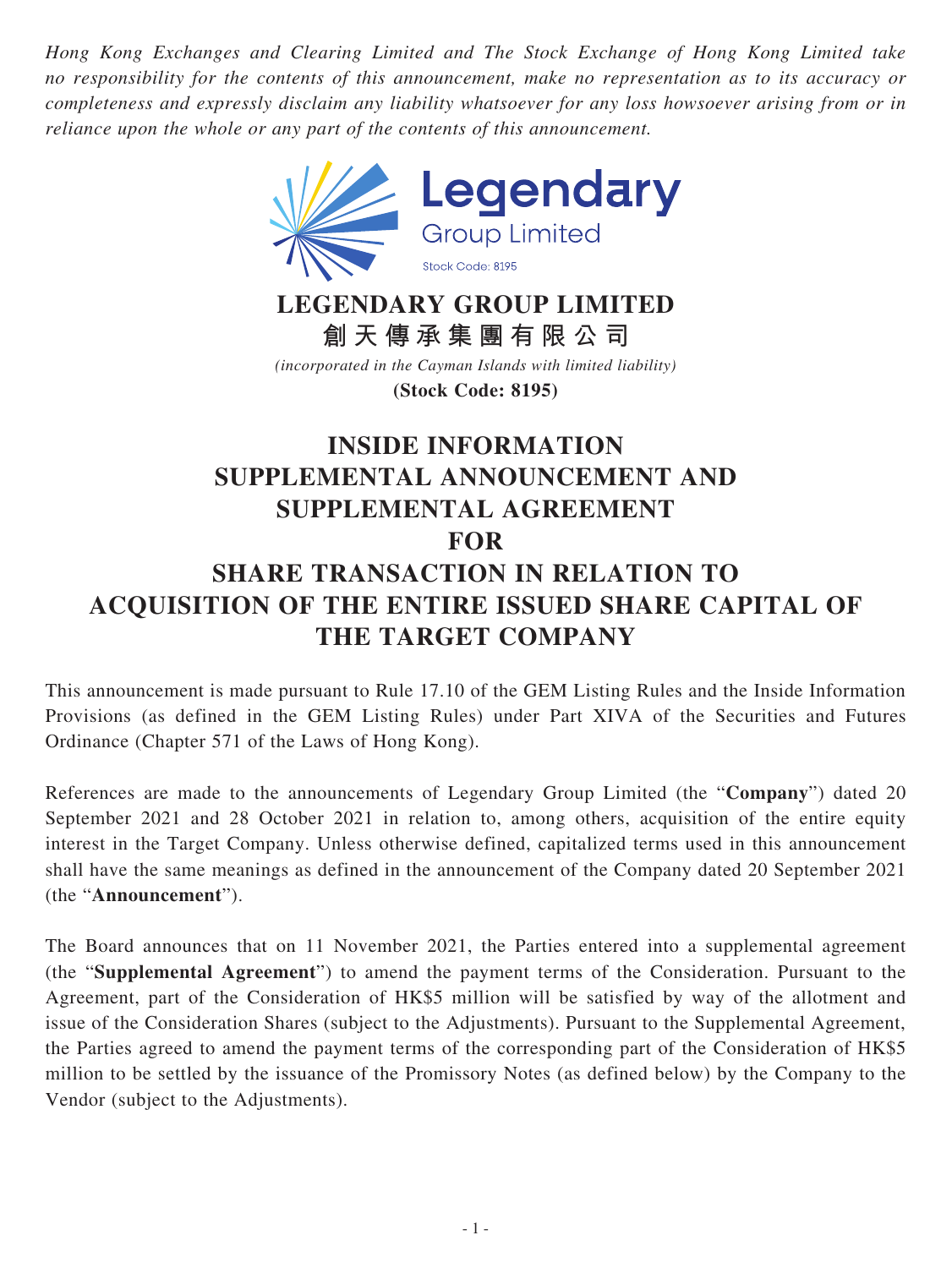The principal amendments contemplated under the Supplemental Agreement are set out below:

1. The Consideration to the Vendor has been amended and restated as follows:

The Consideration of HK\$9,000,000 (subject to the Adjustments) shall be satisfied by the Purchaser by four instalments according to the following schedule:

- (i) First instalment in the sum of HK\$2,000,000 will be satisfied upon Completion in the following manner:
	- (a) as to HK\$1,000,000 by cash; and
	- (b) as to HK\$1,000,000 by the assumption of the Assumed Liabilities by the Purchaser.
- (ii) Second instalment in the sum of HK\$3,000,000 (subject to the Adjustments) will be satisfied within 14 Business Days upon issuance of the Audited Report for the year ending 31 March 2022 in the following manner:
	- (a) as to HK\$1,000,000 (subject to the Adjustments) in cash; and
	- (b) as to HK\$2,000,000 (subject to the Adjustments) by the issue of the promissory note in the principal amount of HK\$2,000,000 by the Company to the Vendor (or its nominee(s)) (the "**Promissory Note A**").
- (iii) Third instalment in the sum of HK\$3,000,000 (subject to the Adjustments) will be satisfied within 14 Business Days upon issuance of the Audited Report for the year ending 31 March 2023 in the following manner:
	- (a) as to HK\$1,000,000 (subject to the Adjustments) in cash; and
	- (b) as to HK\$2,000,000 (subject to the Adjustments) by the issue of the promissory note in the principal amount of HK\$2,000,000 by the Company to the Vendor (or its nominee(s)) (the "**Promissory Note B**").
- (iv) Fourth instalment in the sum of HK\$1,000,000 (subject to the Adjustments) will be satisfied by the issue of the promissory note in the principal amount of HK\$1,000,000 by the Company to the Vendor (or its nominee(s)) within 14 Business Days upon issuance of the Audited Report for the year ending 31 March 2024 (the "**Promissory Note C**").
- 2. The conditions precedent (b) to the Agreement: "*the Listing Committee of the Stock Exchange having granted approval for the listing of, and permission to deal in, the Consideration Shares*" has been removed.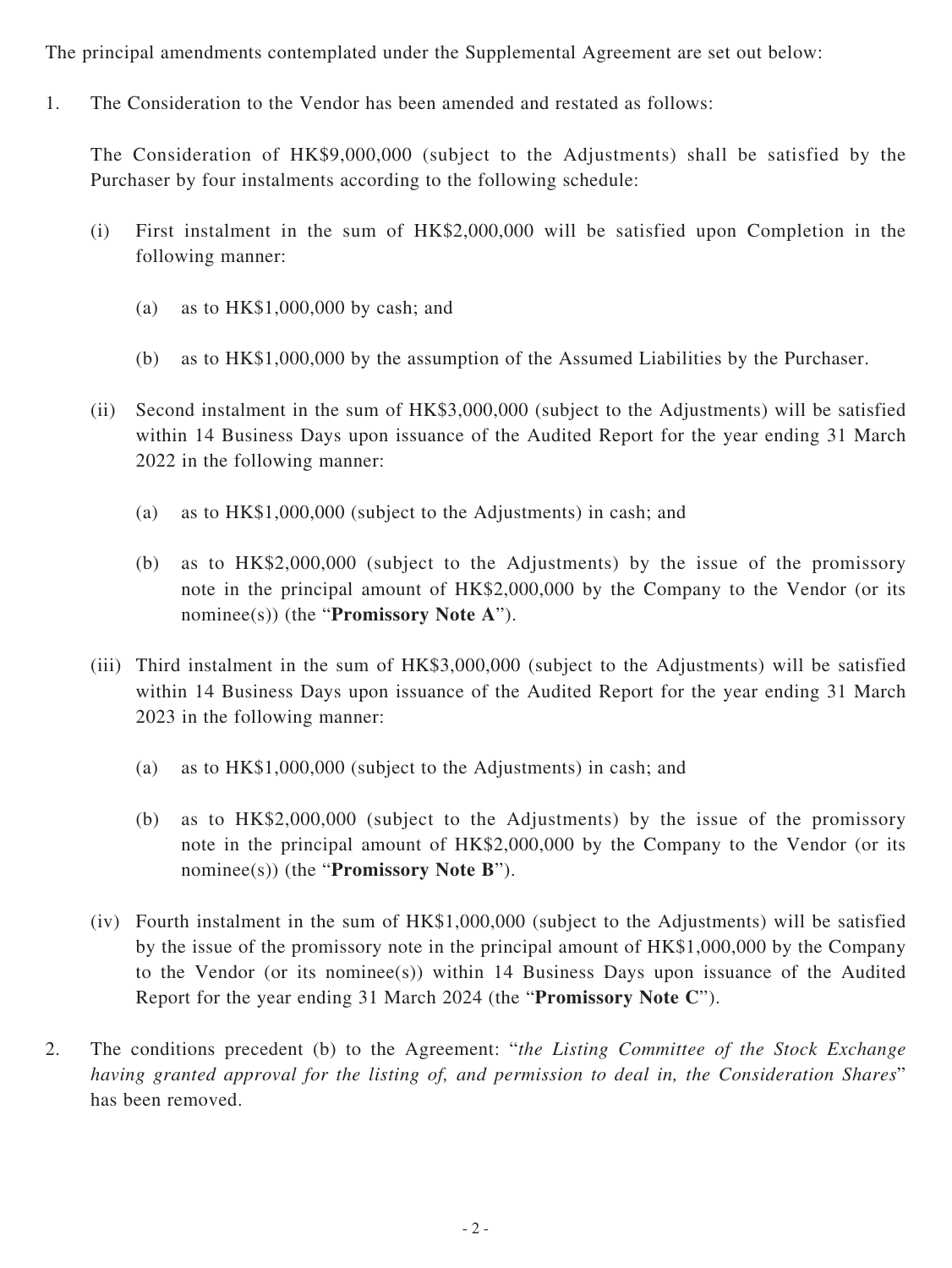3. The Profit guarantee and the Adjustments have been amended and restated as follows:

The Vendor irrevocably and unconditionally guarantees to the Purchaser that the Actual Net Profits for each of the three years ending 31 March 2022, 2023 and 2024 shall be no less than HK\$2,000,000.

#### **For the year ending 31 March 2022**

In the event that the Actual Net Profit for the year ending 31 March 2022 is less than the Guaranteed Profit for that year, the Cash Consideration A and the Promissory Note A shall be adjusted in the following manner:

#### *(i) Cash Consideration A*

The principal amount of the Cash Consideration A to be issued shall be adjusted as follows:

Adjusted Cash Consideration  $A =$ (Actual Net Profit for 2022 ÷ Guarantee Profit for 2022) × Cash Consideration A

#### *(ii) Promissory Note A*

|                                                       | (Actual Net Profit for 2022 $\div$ |
|-------------------------------------------------------|------------------------------------|
| Principal amount of the adjusted<br>Promissory Note A | Guarantee Profit for 2022)         |
|                                                       | $\times$ principal amount of       |
|                                                       | the Promissory Note A              |

If KargoStudio records net loss for the financial year ending 31 March 2022, the Actual Net Profit for 2022 shall be deemed to be zero (0). No upward adjustment will be made to the amount of the Cash Consideration A and the principal amount of the Promissory Note A, even if the Actual Net Profit exceeds the Guaranteed Profit for the year ending 31 March 2022.

### **For the year ending 31 March 2023**

In the event that the Actual Net Profit for the year ending 31 March 2023 is less than the Guaranteed Profit for that year, the Cash Consideration B and the Promissory Note B shall be adjusted in the following manner:

### *(i) Cash Consideration B*

The principal amount of the Cash Consideration B to be issued shall be adjusted as follows:

|                               |     | (Actual Net Profit for 2023 $\div$ |
|-------------------------------|-----|------------------------------------|
| Adjusted Cash Consideration B | $=$ | Guarantee Profit for 2023)         |
|                               |     | $\times$ Cash Consideration B      |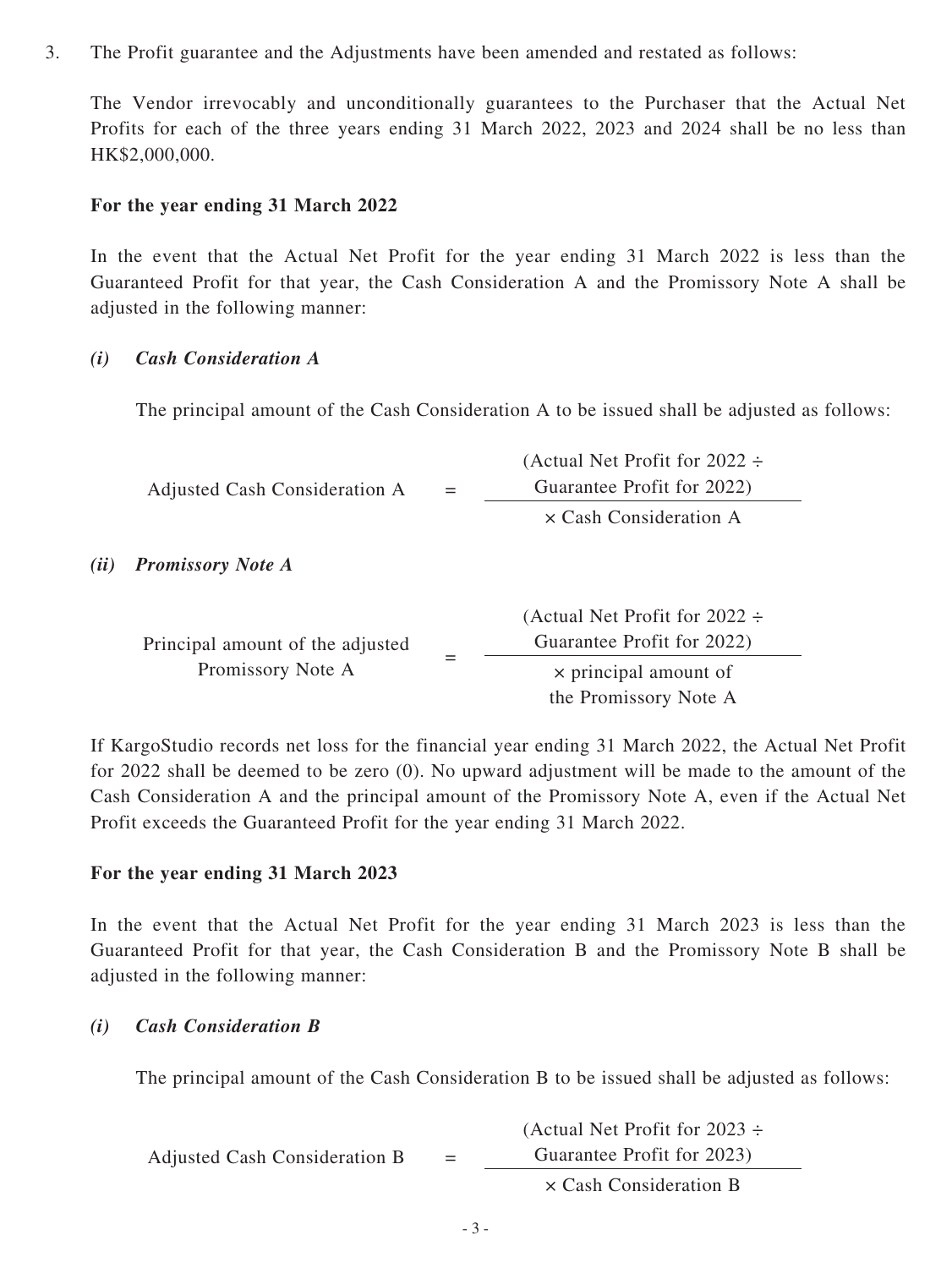|                                  | (Actual Net Profit for 2023 $\div$ |
|----------------------------------|------------------------------------|
| Principle amount of the adjusted | Guarantee Profit for 2023)         |
| Promissory Note B                | $\times$ principal amount of       |
|                                  | the Promissory Note B              |

If KargoStudio records net loss for the financial year ending 31 March 2023, the Actual Net Profit shall be deemed to be zero (0). No upward adjustment will be made to the amount of the Cash Consideration B and the principal amount of the Promissory Note B, even if the Actual Net Profit exceeds the Guaranteed Profit for the year ending 31 March 2023.

## **For the year ending 31 March 2024**

In the event that the Actual Net Profit for the year ending 31 March 2024 is less than the Guaranteed Profit for that year, the Promissory Note C shall be adjusted in the following manner:

## *(i) Promissory Note C*

|                                  | (Actual Net Profit for $2024 \div$ |
|----------------------------------|------------------------------------|
| Principle amount of the adjusted | Guarantee Profit for 2024)         |
| Promissory Note C                | $\times$ principal amount of       |
|                                  | the Promissory Note C              |

If KargoStudio records net loss for the financial year ending 31 March 2024, the Actual Net Profit shall be deemed to be zero (0). No upward adjustment will be made to the principal amount of the Promissory Note C, even if the Actual Net Profit exceeds the Guaranteed Profit for the year ending 31 March 2024.

The respective Actual Net Profits shall be determined according to the Audited Report for each of the three financial years ending 31 March 2022, 2023 and 2024, which shall be reported by the auditor nominated by the Purchaser within four months after the said period or any other date as agreed by the Vendor and the Purchaser. The cost of appointing such auditor will be borne by the Purchaser.

Save as disclosed above, all other terms and conditions of the Agreement remain unchanged.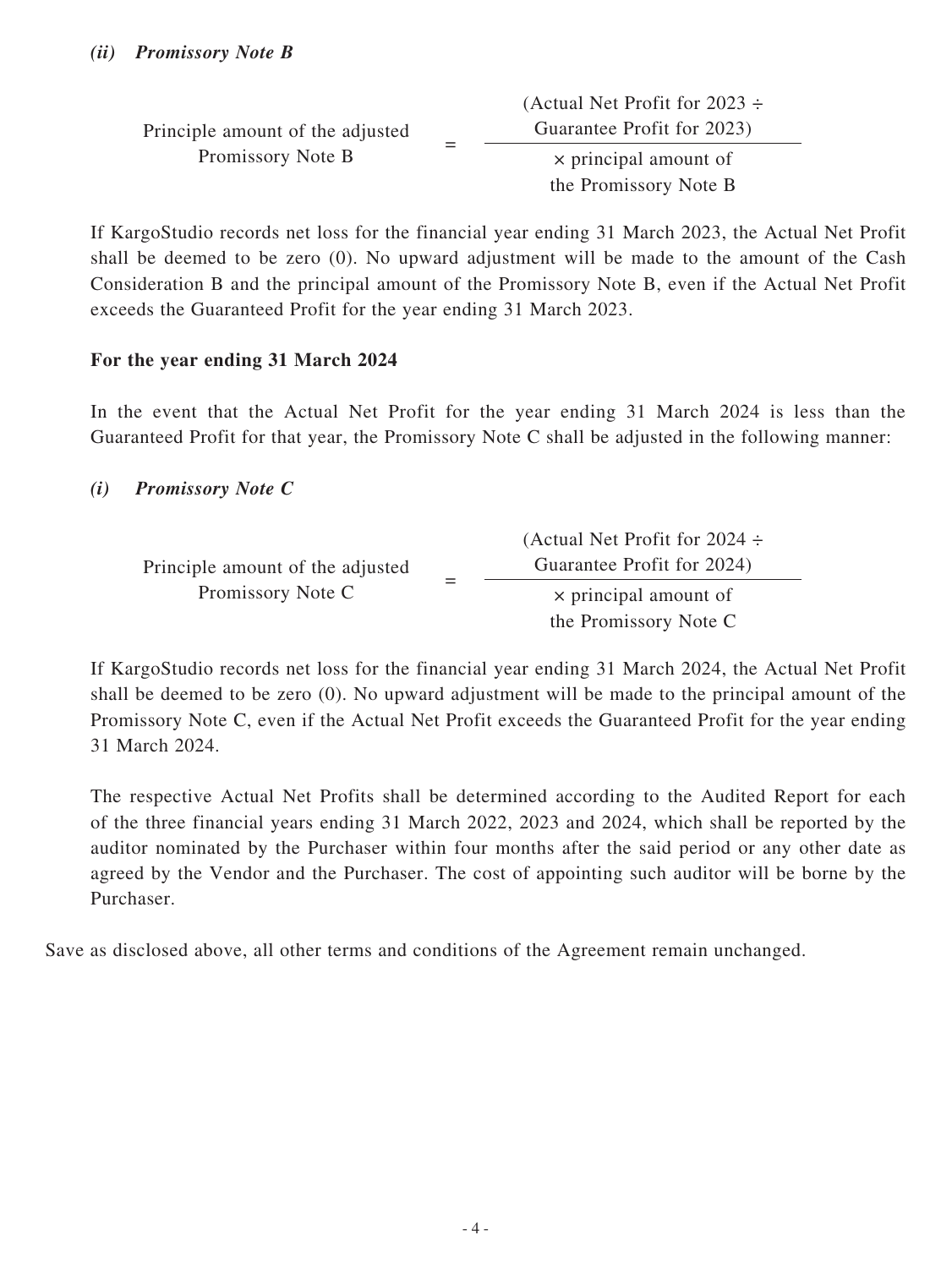# **THE PROMISSORY NOTES**

Set out below are the principal terms of the Promissory Note A, Promissory Note B and Promissory Note C (together, the "**Promissory Notes**"):

| <b>Issuer:</b>           | The Company                                                                                                                                                                   |
|--------------------------|-------------------------------------------------------------------------------------------------------------------------------------------------------------------------------|
| <b>Principal amount:</b> | HK\$2,000,000 for Promissory Note A, HK\$2,000,000 for Promissory<br>Note B and HK\$1,000,000 for Promissory Note C                                                           |
| Interest:                | 5% per annum from the date of issue of the Promissory Notes and<br>payable monthly in arrears                                                                                 |
| <b>Maturity:</b>         | 3 years from the date of issue of the Promissory Notes (the "Maturity"<br>Date")                                                                                              |
| <b>Transferability:</b>  | The Promissory Notes may only be transferable and assignable by the<br>Parties to any party with prior written approval of the Parties                                        |
| <b>Early repayment:</b>  | The Company may pay to the Vendor prior to the Maturity Date any<br>outstanding principal amount (together with the outstanding accrued<br>interests) of the Promissory Notes |

## **REASONS FOR ENTERING INTO OF THE SUPPLEMENTAL AGREEMENT**

In view of the unexpected trading halt of the Company and additional time required for the Company to fulfill the conditions to the Agreement including the Listing Committee of the Stock Exchange having granted approval for the listing of, and permission to deal in the Consideration Shares, Company has negotiated with the Vendor for the variation and adjustment of the relevant payment terms payable by the Group in order to accelerate the Completion.

As disclosed in the Announcement, since KargoStudio has recorded profits for the period ended 31 March 2020 and year ended 31 March 2021, the Directors believe that the Target Group will contribute positively to the financial performance of the Group. The Board considers that the amendments contemplated under the Supplemental Agreement would accelerate the Completion and therefore enable the Group to capture financial benefits of the Target Group without further delay.

Furthermore, there will be no dilution effect for the issuance of Promissory Notes as compared to the issue and allotment of the Consideration Shares.

Based on the above, the Directors are of the view that the terms of the Supplemental Agreement are fair and reasonable and on normal commercial terms, and that the entering into of the Supplemental Agreement is in the interests of the Company and the Shareholders as a whole.